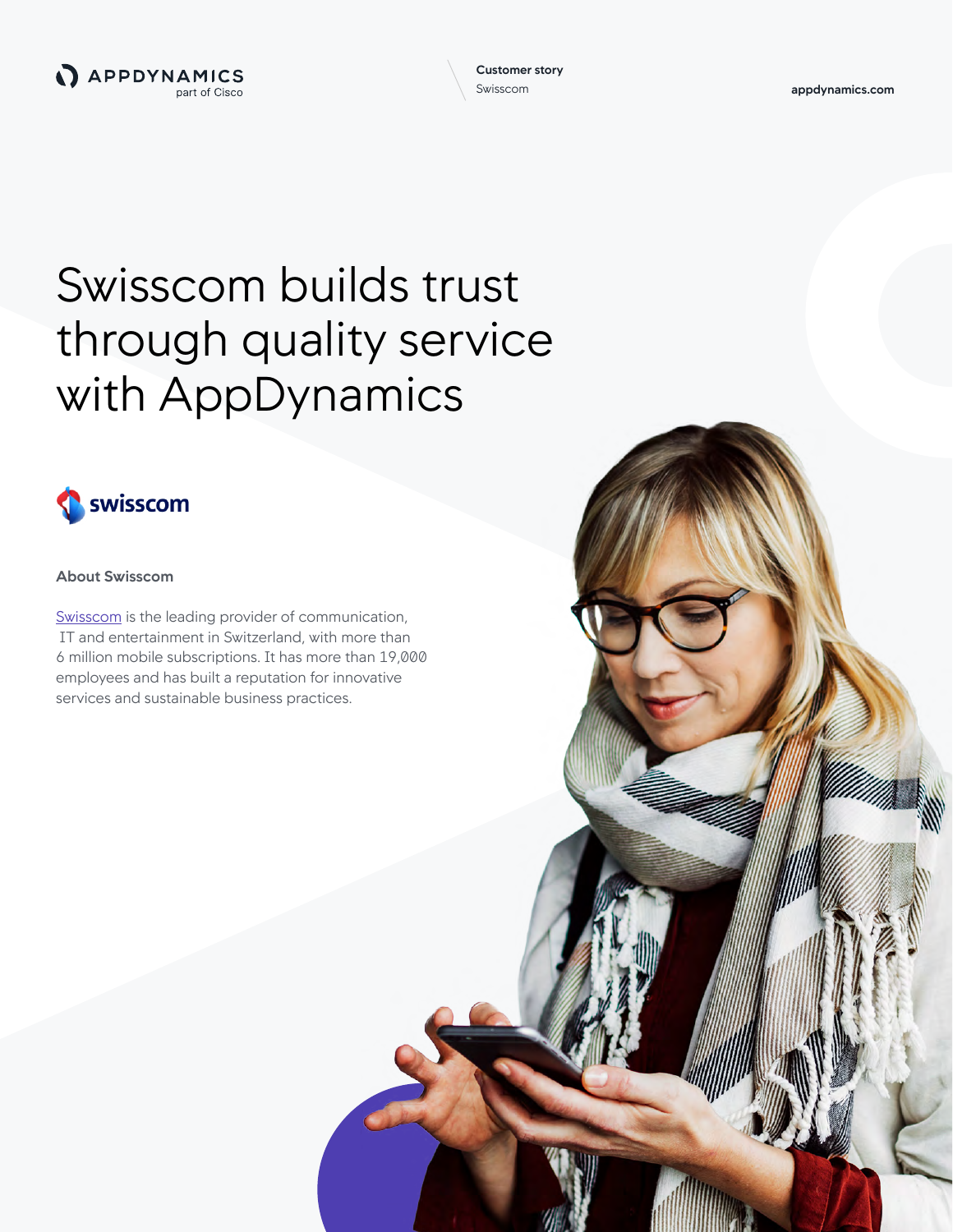## **Challenge**

#### **Breaking down barriers to omnichannel excellence**

Connectivity is vital to Swisscom customers. More than 60% of the country's telecom market relies on Swisscom's WIFI and broadband services to work, play, buy, and educate themselves each day. That's why the company's top priority is to be a trusted partner who improves people's lives with 100% service quality.

For Swisscom Senior Project Manager/Lean Agile Manager, Guido de Simone, achieving the 100% service goal meant delivering the right performance at the right time across every channel. Swisscom serves customers online, in-store, and through its call center, and de Simone's goal is to get all these pieces working together seamlessly as the company doubles down on omnichannel experiences.

"It's not enough for a service to just work," he says. "Each application and customer channel needs to deliver functionality, stability, and performance. That requires our teams to have an end-to-end view across those channels and the IT systems they are built on."

The challenge, until recently, was that Swisscom had more than 550 people across 40 different teams working in silos in the omnichannel Large Solution (based on SAFEe-Scaled Agile Framework). Each agile team

performed well, but when issues arose it was difficult to pinpoint the cause, especially when issues touched on the operations of multiple departments or teams. While agile teams had an in-depth understanding of their specific services and performance situation, they had limited insight into how their efforts fit into Swisscom's broader omnichannel performance, for example the endto-end view on performance quality.

Swisscom responded by setting up a "performance omnichannel task force" to bring visibility, accountability, and a change in mindset to the way its teams work together. The first step? Break down the silos between them with an end-to-end application performance management platform.

#### **Key Benefits**

- Gained end-to-end view of systems across more than 40 teams
- Reduced latency time between applications and database, increasing overall performance.
- Reduced mean time to recovery (MTTR) for database issues, improving operational efficiency

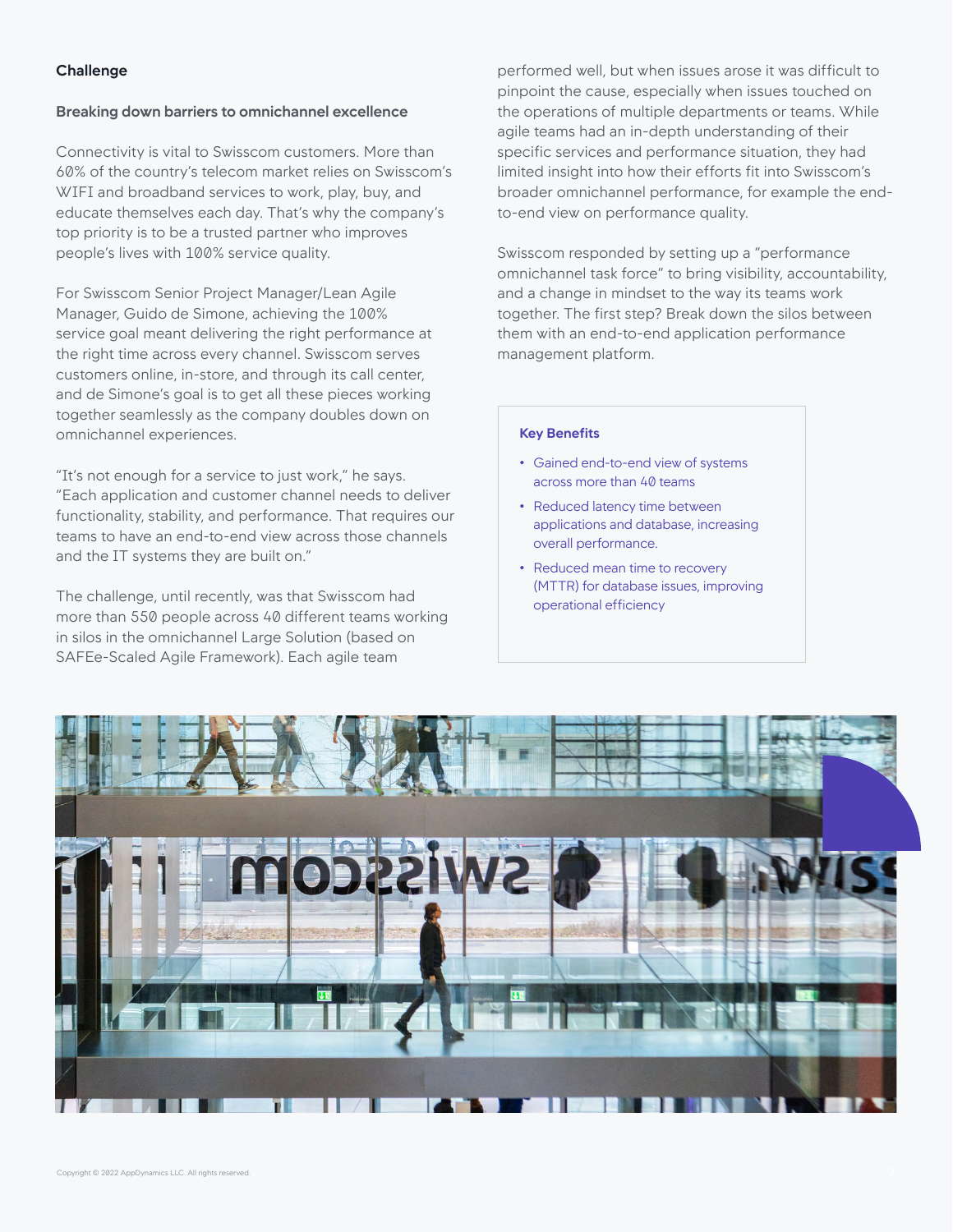# **Solution**

#### **End-to-end insights deliver 100% quality**

Replacing siloed systems with [AppDynamics,](https://www.appdynamics.com/) Swisscom gained an end-to-end view of its services, network, database and processes and eliminated barriers to its omnichannel ambitions. Swisscom had three goals when modernizing its systems and providing a unified performance monitoring approach. Starting with improved visibility into data and performance, its agile teams were inspired to collaborate and share insights across workgroups.

"We previously had limited insight into our performance, which meant inefficiencies crept into our processes and bled over into the customer experience. With AppDynamics, we now have a global picture of our performance across every team and project through the task force, which leads to more informed decision-making and a higher standard of service across channels," says de Simone.

Equally important for de Simone was the ability to benchmark and set accountability for the more than 550 team members and developers which are working in the Large Solution. By making application performance visible, Swisscom ensured every team knows what's on their plate and understands how their efforts fit into the big picture.

Finally, Swisscom complemented its technology transformation with a change in mindset. Specifically, a greater focus on collaboration and the open exchange of insights. Its microservices team, DevOps engineers, and infrastructure team use AppDynamics to share insights and enhance each other's performance, rather than just their own.

"My task force brings together developers, database teams and hundreds of other employees under an agile framework. Communication is at the heart of making that structure work," says de Simone. "AppDynamics has not only made each team more accountable, they are also more invested in what happens outside their agile teams, which is a big cultural shift."

The combination of AppDynamics and a more proactive approach to application management helped Swisscom spot performance issues in record time. Where it previously took hours to pinpoint issues, the company can now address these almost instantly. This advantage has proven particularly valuable for the common understanding of performance between Swisscom's database and network cloud team.

"It's been a revelation to see all the ways in which we can cut inefficiencies and improve the way we work," says Swisscom product owner, Pranjal Pandey. "We can quickly spot and address bottlenecks at the source. For instance, if 90% of the performance issues we catch in AppDynamics occur in the database, we simply focus our efforts there."

## **Benefits**

#### **Milliseconds make all the difference**

While individual teams on the Swisscom omnichannel task force reported strong performance before using AppDynamics, the big win was how quickly they saw opportunities for further improvement by joining forces and sharing data insights. This realization paid big dividends in customer engagement where milliseconds of downtime can equate to millions in lost revenue and a negative customer experience.

For instance, when the Swisscom website and call centers experienced lag time responding to customer queries, but monitoring the company's applications, database, and network operations in isolation revealed no issues. Only by analyzing performance across all three domains at once did Swisscom find the culprit – its network received too many queries and was overwhelmed. With that insight, the task force reduced network latency from six to eight milliseconds to two milliseconds — a threefold improvement.

"Six milliseconds may not sound like a lot, but when you have 2,000 calls per page for each user — a customer shopping on the website or a call center agent helping a customer or an